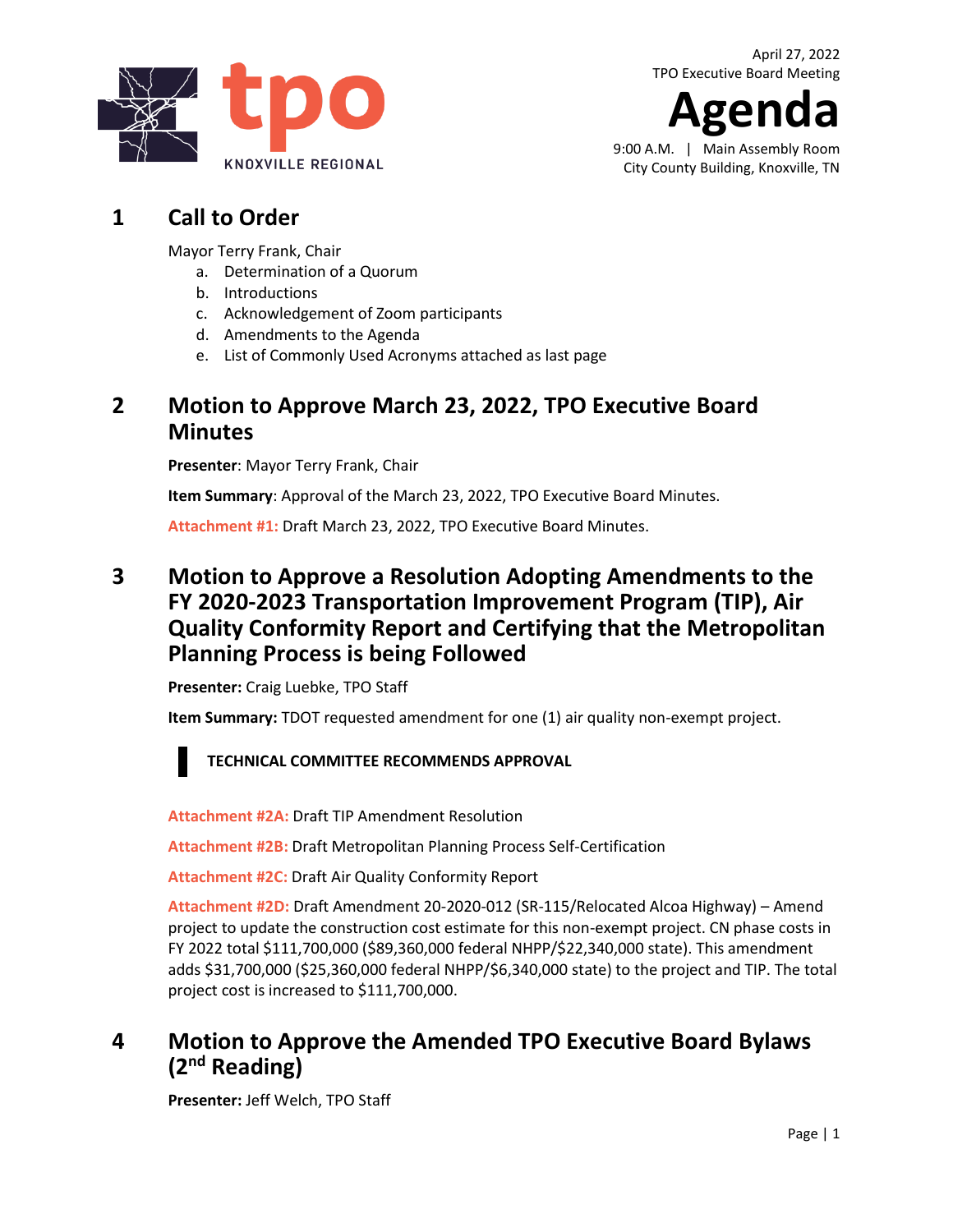**Item Summary**: The Executive Board Bylaws have been updated to reflect the comments received from Board members at the December meeting. Amending the Bylaws require two readings.

**[Attachment #3:](https://knoxtpo.org/home/meetings/exec/agendas/2022/april/3.pdf)**Draft TPO Executive Board Bylaws

# **5 TIP Quarterly Report - Administrative Modifications & Cost Overrun Summary, Delayed Project and TPO Federal Funds Update**

**Presenter:** Craig Luebke, TPO Staff

**Item Summary**: Staff will provide an update on recent TIP Administrative Modifications, project cost overrun funding approvals and the status of projects with regard to schedule delays. The Local-Surface Transportation Block Grant program balance and status of Coronavirus Response and Relief Supplemental Appropriations Act, 2021 (CRRSAA) funding will also be reviewed.

**[Attachment #4A:](https://knoxtpo.org/home/meetings/exec/agendas/2022/april/4a.pdf)** TIP Administrative Modifications Summary

**[Attachment #4B:](https://knoxtpo.org/home/meetings/exec/agendas/2022/april/4b.pdf)** TIP Delayed Projects Status Summary

### **6 FY 2023-2026 TIP Project Call and Funding Projections Update**

**Presenter:** Craig Luebke, TPO Staff

**Item Summary:** Staff will provide an update on project applications and funding projections for the next TIP period.

**[Attachment #5A:](https://knoxtpo.org/home/meetings/exec/agendas/2022/april/5a.pdf)** Current Project Rollover Applications Summary

**[Attachment #5B:](https://knoxtpo.org/home/meetings/exec/agendas/2022/april/5b.pdf)** New Project Application Summary

# **7 Overview of U.S. DOT's Multimodal Project Discretionary Grant Opportunity**

**Presenter:** Jeff Welch, TPO Staff

**Item Summary:** This grant opportunity includes the following programs under a common application:

- National Infrastructure Project Assistance grants program (Mega)
- Nationally Significant Multimodal Freight and Highways Projects grants program (INFRA)
- Rural Surface Transportation Grant program (Rural)

**[Attachment #6:](https://knoxtpo.org/home/meetings/exec/agendas/2022/april/6.pdf)** U.S. DOT Multimodal Project Discretionary Grant Overview

#### **8 Other Business**

- Technical Committee Workshop Tuesday, May 10, 2022, at 9 a.m. in the Small Assembly Room of the City-County Building
- No Executive Board Meeting in May
- **[Attachment #7:](https://knoxtpo.org/home/meetings/exec/agendas/2022/april/7.pdf)** 2022 TDOT Multimodal Access Grant Opportunity